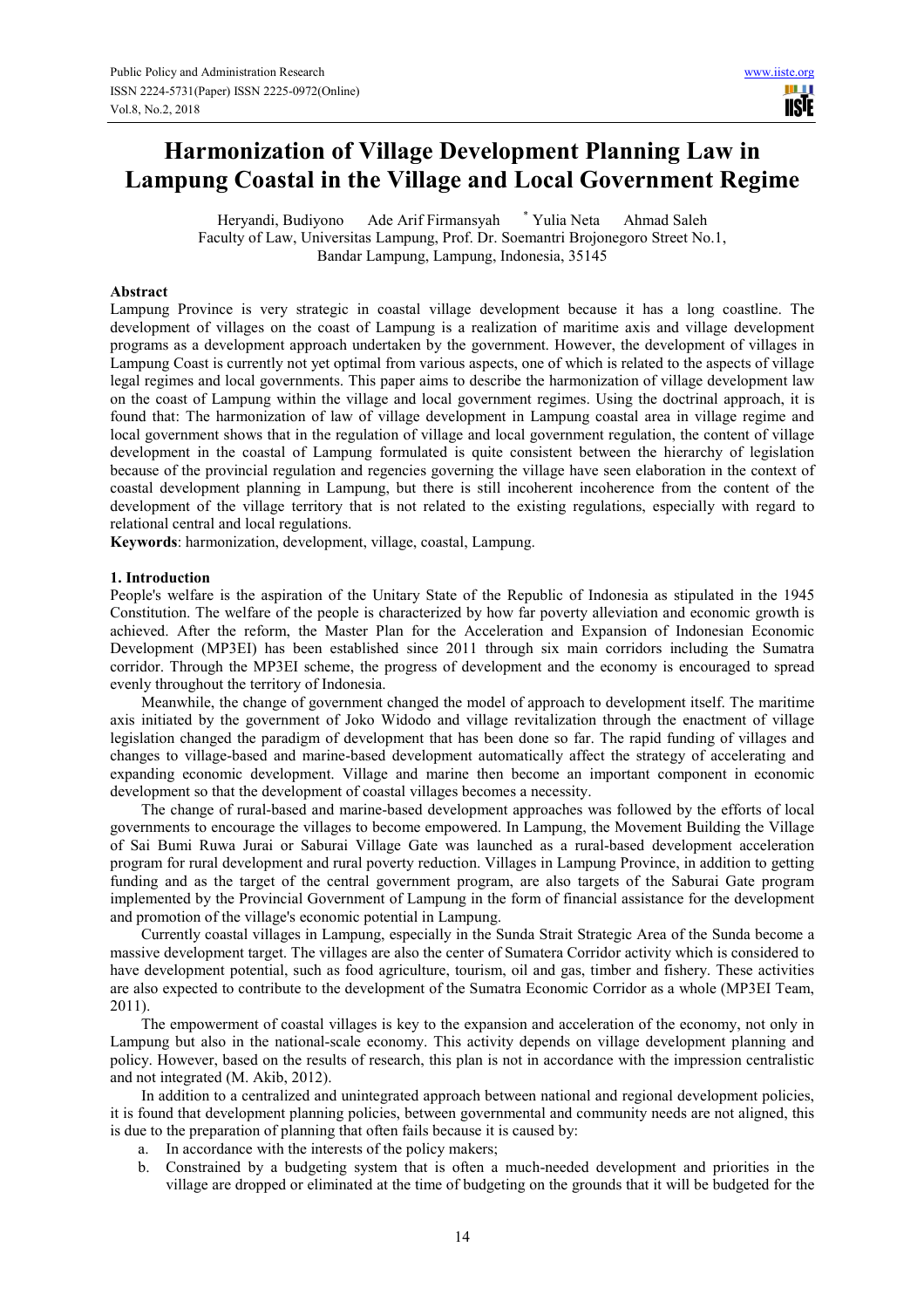following year but the next year is not in the planning;

- c. The existence of a multilevel musrenbang is expected to be able to bridge the needs of the village community with the government, but in reality to the sub-district level only as a result of the implementation of the program and the priority is not based on needs but based on the selection between villages, the needs of the village canceled for another village due to drafting lobbies;
- d. The failure of development planning in coastal villages resulting from the knowledge of the community and access to information that does not exist, so as not to be covered by the local government and the central government that result in the implementation can not be executed.

Issues of development planning that are not integrated between one another, for example: The need for shrimp seedlings in the planning often appears the construction of the dock to transport the shrimp, planning to meet the needs but budgeting does not occur, so that planning is not integrated from upstream to downstream will resulting in the failure of development. Based on the above description, it becomes a current legal requirement to harmonize the law of village development planning in Coastal Lampung as an effort to build villages in Lampung Coastal that are independent and competitive.

### **2. Research Method**

This research did with the corridor of normative legal research (*doctrinal research)* which only used secondary data. The model of it's legal research is comprehensive and analitical study towards legal primary and legal secondary materials. The approach of the issue used statute approach and conceptual approach (Peter Mahmud, 2005). Data being analysis in qualitative manner with describing the data resulted from the research into an explanation form systematically so can acquired a clear view about the issued which being researched, and the result of analysis data concluded deductively.

### **3. Discussion**

# *3.1 Conceptual Framework of Legal Harmonization*

The term harmonization in this study comes from the word harmony (Greek harmony), which is harmoniously harmonious and appropriate. Judging from the aspect of philosophy, harmony implies the cooperation between various factors such that these factors produce a noble unity, for example between the body of a human should be no harmony, otherwise it can not be called personal (Hassan Shadily, 1987).

In the Oxford Advanced Learner's Dictionary, the term harmonization is mentioned in various terms: harmonious, ie friendly, peaceful and without any disagreement, arranged together in a pleasing way so that each part goes well with the other. Sementara itu, istilah harmonized berarti if two or more things harmonize with each other or more thing harmonizes with the other, the thing go well together and produce an attractive result, sedangkan istilah harmony, yaitu a state of peacful existence and agreement (A.S Hornby, 2000).

In relation to this context, such harmonization is the harmonization of legislation which is an effort or process to realize the harmony and harmony of the principle and legal system so as to produce harmonious rules in the field of coastal village development planning. This is important because the relationship between the law and the development process of the development plan is linear which by Gerald Meier called policy formation, as can be seen in the following chart (Gerald Meier, 1992):

Chart 1. *Policy Formation* Gerald Meier



Source: Gerald Meier, 1992.

In other words, harmonization is an attempt to harmonize, adjust, define and conclude the conception of a legislation either superior (superior), equal, or lower (inferior) and others besides legislation, systematically, not overlapping or overlapping in relation to coastal village development planning. This is a consequence of the hierarchy of legislation. By harmonizing it is clearly illustrated in the thinking or understanding that a legislation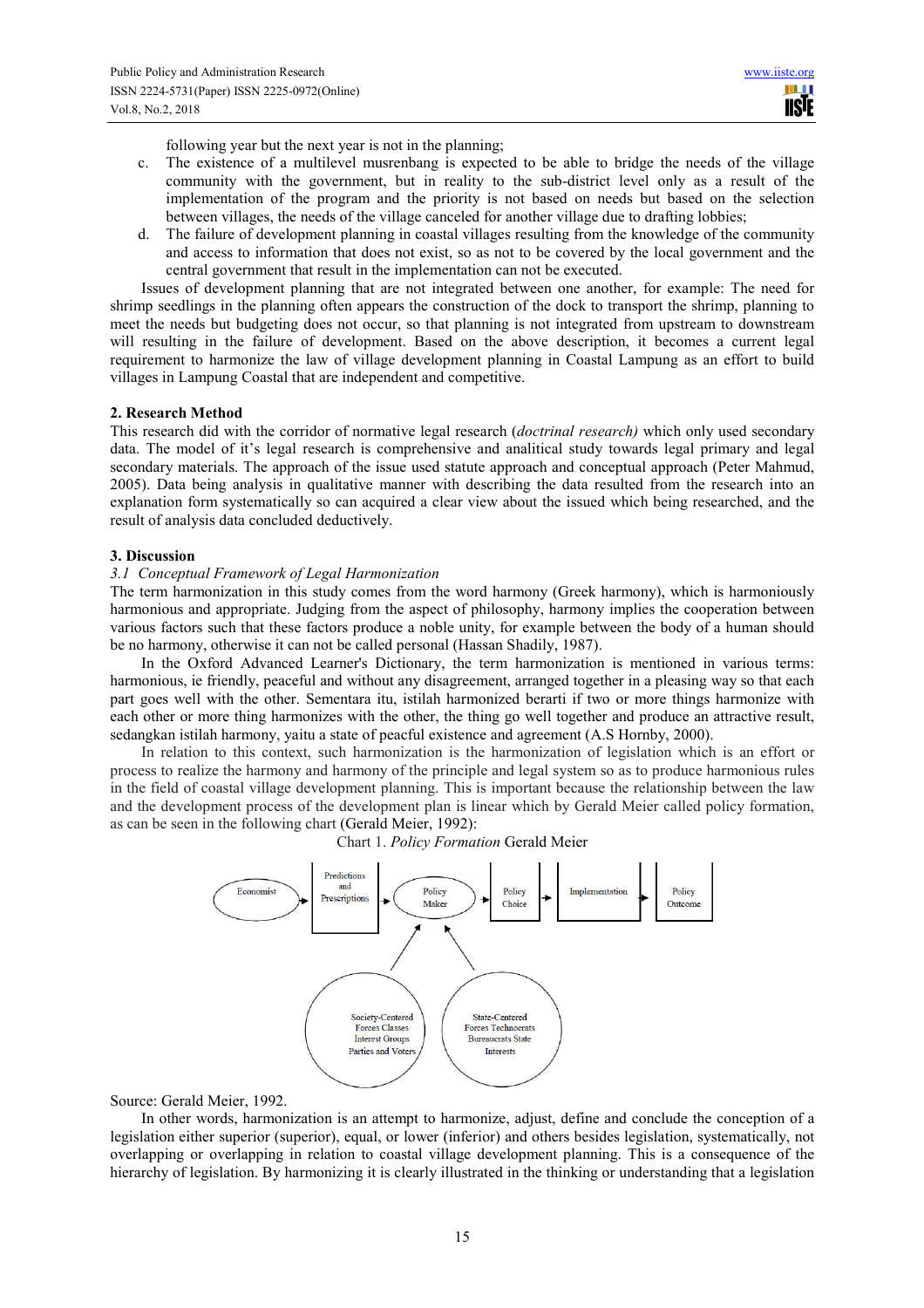is an integral part of the whole system of legislation.

In the book of *Tussen en verscheidenheid: Opstellen over harmonisatie in staats-en bertuursrecht* as quoted by Lapian Gandhi argued, harmonization in the law is to include adjustment, legislation, government decisions, decision to increase the unity of law, legal certainty of justice *(justice, gerechtigheid)* and fairness *(equity, billijkheid),* utility and legal clarity, without obscuring and sacrificing legal pluralism if necessary (L.M Gandhi, 1995).

The definition of harmonization of the law, often also identified with the understanding of legal synchronization. Sync is derived from sync words which means to occur or apply at the same time simultaneously, whereas syncing is defined as "syncing," "sync" or "adjustment." Literally known as "coherence", "consistency" and "comptabiliti". Pranqois Rigaux defines *coherence is a state of peace of the mind, of logical mind which is disturbed when two competing concept or rules or two different meaning of the same concepts are conflicting* (Franqois Riaux, 1992). Meanwhile, Josef M. Monteiro defines coherence as the peace of mind of a logical mind disrupted by two concepts or two rules or two meanings of the same concepts collide (contradictions); however, there are differences of opinion regarding coherence and consistency in the legal system. If coherence is like a set of provisions then consistency is an essential condition for coherent coherence and a coherent legal system is also a consistent system. This is due to the demands of the systematic nature of the rule of law being consistent as a necessary condition of coherence (Josef M. Monteiro, 2008).

Coherence in the context of the theory of truth, according to H. Noeng Muhadjir means something coherent with something else and means that there is conformity or harmony with something that has a higher hierarchy. Anything that has a higher coherence than something of that element can be a scheme, a system, or a value. The coherence may remain on a sensual rational plane, but may also reach the transcendental plain (H. Noeng Muhadjir, 2001). Meanwhile, related to other truth theory is also known as the truth of correspondence. Correct correspondence thinking is thinking about the existence of something relevant to something else. Relevant correspondence is evidenced by the existence of incidents in line or contrary to the facts with the expected facts (positivism) between facts with beliefs that are believed to be specific (H. Noeng Muhadjir, 2001).

#### *3.2 Harmonization of Village Development Planning Law In Coastal Lampung In Village and Local Government Regime*

Based on the legal material related to the spatial law regime that has been identified, there are 12 (twelve) main legislation in the Village and Local Government Regime, it can be seen that there are twelve legal products that regulate the Village and Local Government of the Region both at the central and regional levels. The legal products consist of one law, two government regulations, one provincial regulation and six district regulations.

Chart 2. Distribution of Laws and Regulations In the Village and Local Government Regime



Source: Data processed, 2017.

The mapping of legal products in the village law and local government regimes described above is closely linked in the effort to portray the normative framework of regulation on village development planning in general and coastal villages as the focus of this research. The related content of coastal village development is presented in table one below.

| Table 1. Vertical Harmonization of Load Material                       |  |
|------------------------------------------------------------------------|--|
| Development of Coastal Villages in Village and Local Government Degime |  |

|                             | Development of Coastal Vinages in Vinage and Local Government Regime                                       |                                                                                                                                                                                                                                                                                                                                                                          |  |
|-----------------------------|------------------------------------------------------------------------------------------------------------|--------------------------------------------------------------------------------------------------------------------------------------------------------------------------------------------------------------------------------------------------------------------------------------------------------------------------------------------------------------------------|--|
| $\bf No$                    | Regulation                                                                                                 | <b>Village Development Content</b>                                                                                                                                                                                                                                                                                                                                       |  |
|                             | Law Number 6 Year 2014 on the<br>Village                                                                   | Article 78 Paragraph (1): Village Development aims to<br>improve the welfare of the village community and the quality<br>of human life and poverty alleviation through the fulfillment<br>of basic needs, development of village facilities and<br>infrastructure, development of local economic potential, and<br>sustainable use of natural resources and environment. |  |
| $\mathcal{D}_{\mathcal{L}}$ | Law Number 23 Year 2014<br><sub>on</sub><br>Regional Government                                            | Appendix on the Division of Affairs in Marine and Fisheries:<br>Coastal Database and Small Islands                                                                                                                                                                                                                                                                       |  |
| 3                           | Government Regulation Number 43<br>Year 2014 on the Implementation of<br>Law Number 6 Year 2014 on Village | Article 124 paragraph (2): Determination of rural area<br>development location implemented by mechanism:<br>The Village Government undertook an inventory<br>and identification of the region, economic potential,                                                                                                                                                       |  |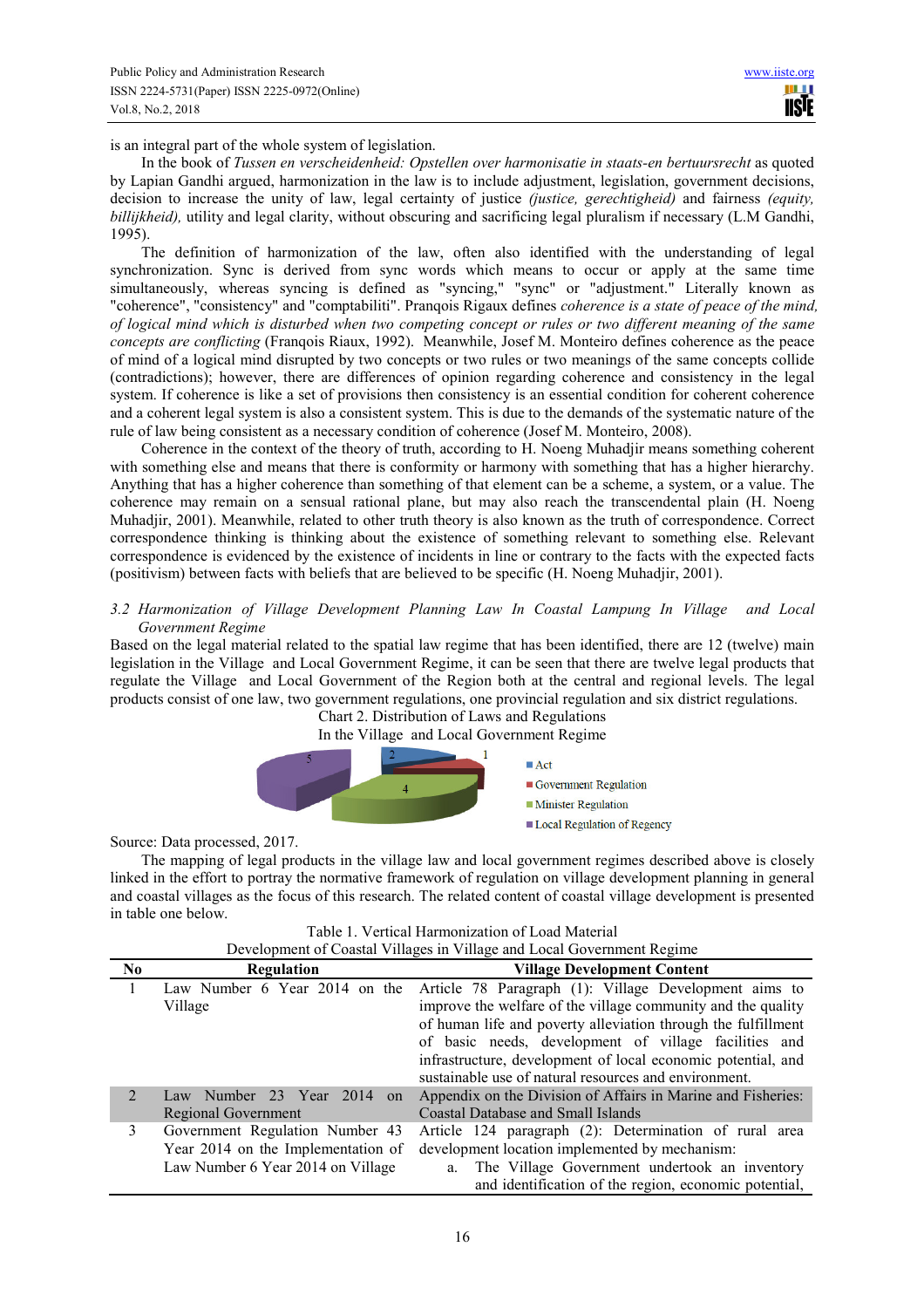|                |                                                                                                                                             | population mobility, and village facilities and<br>infrastructure as the proposed village designation as<br>the location of rural development;<br>the proposed village designation as the location of<br>b.<br>rural development is submitted by the village head<br>to the regent / mayor;<br>the bupati / mayor reviews the proposal to be<br>c.<br>adapted to the district / city development plans and<br>programs; and<br>based on the results of the review of the proposal,<br>d.<br>the regent / mayor determined the location of rural<br>development with the decision of the regent / mayor. |
|----------------|---------------------------------------------------------------------------------------------------------------------------------------------|---------------------------------------------------------------------------------------------------------------------------------------------------------------------------------------------------------------------------------------------------------------------------------------------------------------------------------------------------------------------------------------------------------------------------------------------------------------------------------------------------------------------------------------------------------------------------------------------------------|
| $\overline{4}$ | Minister of Home Affairs Regulation<br>No. 114 of 2014 on Guidelines for<br>Village Development                                             | Article 43 Paragraph (1): Village Governments may propose<br>priority of village development programs and activities and<br>rural development to the Government, provincial and / or<br>district / municipal governments.                                                                                                                                                                                                                                                                                                                                                                               |
| 5              | Regulation of the Minister of Home<br>Affairs Number 81 Year 2015 on<br>Evaluation of Village and Kelurahan<br>Development                  | Article 8 Paragraph (2) Evaluation of the village and<br>kelurahan area as referred to in Article 6 paragraph (2) letter<br>b covers aspects of:<br>identity;<br>a.<br>limit;<br>b.<br>innovation;<br>c.<br>d.<br>responsiveness and disaster preparedness; and<br>investment arrangements.<br>e.                                                                                                                                                                                                                                                                                                       |
| 6              | Regulation of the Minister of Home<br>Affairs Number 46 Year 2016 on<br>Report of Village Head                                              | Article 3 paragraph (5): The Work Program for the<br>Implementation of Development as referred to in paragraph<br>(2) letter c shall contain a description of the Planning and<br>Implementation of the Work Program of the Village<br>Development Sector with reference to the Working Plan of<br>the Village Government and the Development Plan Village<br>Medium Term in accordance with the authority of the<br>Village.                                                                                                                                                                           |
| 7              | Regulation of the Minister of Village,<br>Transmigration and Development of<br>Disadvantaged Regions No. 3 of 2015<br>on Village Assistance | Article 14:<br>(1) Technical Assistant shall assist the Regional<br>Government in the synergy of village development<br>planning.<br>(2) Technical<br>Assistant accompanies<br>the Local<br>Government to coordinate regional development<br>planning related to the Village.<br>(3) To facilitate cooperation between villages and third<br>parties related to village development.                                                                                                                                                                                                                    |
| $\,8\,$        | Regional Regulation of Lampung<br>Province Number 2 Year 2016 on<br><b>Village Community Empowerment</b>                                    | Article 16<br>(1) The local government shall organize regional<br>programs that enter the village.<br>(2) The program referred to in paragraph (1) shall be<br>informed to the Village Government to be integrated<br>into village development.                                                                                                                                                                                                                                                                                                                                                         |
| 9              | of<br>Regional<br>Regulation<br>South<br>Lampung Regency Number 9 Year<br>2016 on Guidelines for<br>Village<br>Development                  | Article 6 paragraph (3) letter d. Development of productive<br>economic enterprises as well as development, utilization and<br>maintenance of economic facilities and infrastructure<br>include:<br>Village market;<br>1.<br>establishment and development of BUM Desa;<br>2.<br>strengthening the capital of BUM Desa;<br>3.<br>4.<br>crop breeding;<br>rice milling;<br>5.<br>6.<br>Village Barns;<br>7.<br>opening of agricultural land;<br>8.<br>Village forest business management;                                                                                                                |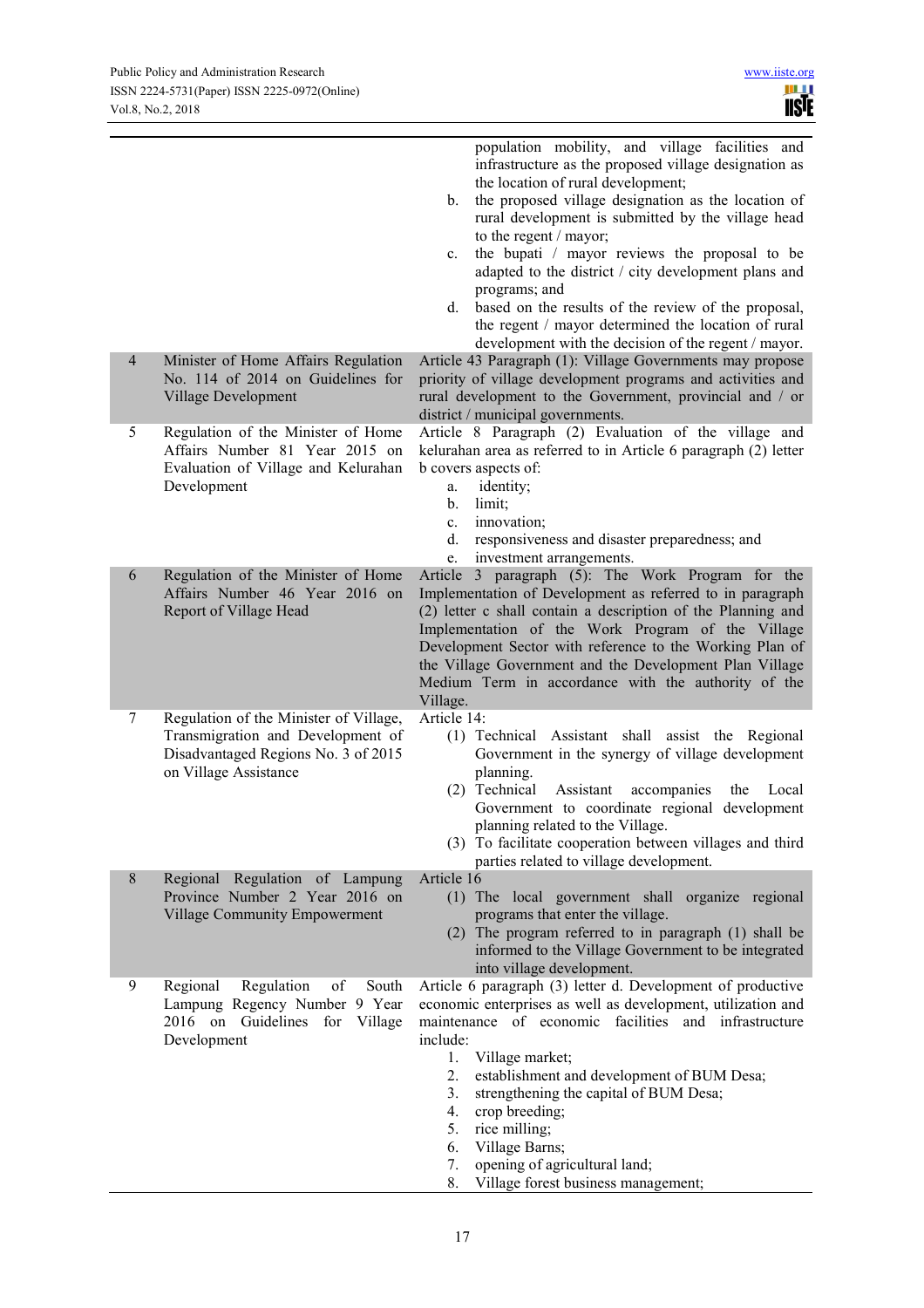| 10. fishing vessels;                                                                                                                                                                                                                                                                |         |
|-------------------------------------------------------------------------------------------------------------------------------------------------------------------------------------------------------------------------------------------------------------------------------------|---------|
|                                                                                                                                                                                                                                                                                     |         |
| 11. cold storage (refrigeration warehouse);                                                                                                                                                                                                                                         |         |
| 12. place of fish auction;                                                                                                                                                                                                                                                          |         |
| 13. salt ponds;                                                                                                                                                                                                                                                                     |         |
| 14. cattle cages;                                                                                                                                                                                                                                                                   |         |
| 15. biogas installation;                                                                                                                                                                                                                                                            |         |
| 16. livestock feed machine;                                                                                                                                                                                                                                                         |         |
| 17. other economic facilities and infrastructure in                                                                                                                                                                                                                                 |         |
| accordance with the condition of the Village.<br>Section 2<br>10<br>Regional<br>Regulation<br>of<br>East                                                                                                                                                                            |         |
| Lampung Regency Number 3 of 2002<br>(1) Coastal rehabilitation aims to restore proper coastal<br>concerning Coastal, Coastal<br>functions and ensure the sustainability of coastal,<br>and<br>Marine Rehabilitation in Lampung<br>coastal and marine areas in accordance with their |         |
| <b>Timur District</b><br>functions<br>and<br>allocations<br>and<br>ensure                                                                                                                                                                                                           | the     |
| improvement of people's incomes<br>(2) Coastal rehabilitation objectives are:                                                                                                                                                                                                       |         |
| Controlling damage and restoring coastal, beach<br>a.                                                                                                                                                                                                                               |         |
| and sea.                                                                                                                                                                                                                                                                            |         |
| Control the pollution and siltation of the beach<br>b.<br>around the river mouth.                                                                                                                                                                                                   |         |
| Improve the function of protected land, water,<br>$c_{-}$                                                                                                                                                                                                                           |         |
| climate of plants and coastal, coastal and<br>marine animals.                                                                                                                                                                                                                       |         |
| Maintaining the diversity of plants, animals,<br>$d_{\cdot}$                                                                                                                                                                                                                        |         |
| ecosystems, and the uniqueness of nature                                                                                                                                                                                                                                            |         |
| Increase local people's income.<br>e.                                                                                                                                                                                                                                               |         |
| Securing land arises as a government right.<br>f.                                                                                                                                                                                                                                   |         |
| Providing direction for people in planning and<br>g.                                                                                                                                                                                                                                |         |
| implementing<br>the<br>development in coastal, coastal and marine                                                                                                                                                                                                                   | program |
| areas.                                                                                                                                                                                                                                                                              |         |
| Improve<br>h.<br>community<br>awareness<br>participation in implementing rehabilitation of                                                                                                                                                                                          | and     |
| coastal, coastal and marine areas in the region.                                                                                                                                                                                                                                    |         |
| Provide peace and comfort for present and<br>$\mathbf{i}$ .                                                                                                                                                                                                                         |         |
| future generations of people.<br>of<br>Article 39                                                                                                                                                                                                                                   |         |
| 11<br>Regional<br>Regulation<br>East<br>(1) Village government may propose priority of village<br>Lampung Regency Number 13 Year                                                                                                                                                    |         |
| 2016 on Guidelines for Village<br>development programs and activities and rural                                                                                                                                                                                                     |         |
| development to government, provincial government<br>Development                                                                                                                                                                                                                     |         |
| and / or district government.                                                                                                                                                                                                                                                       |         |
| (2) The RKP Desa team prepares the proposed program                                                                                                                                                                                                                                 |         |
| and activity priorities as referred to in paragraph (1).                                                                                                                                                                                                                            |         |
| (3) The proposed program and activity priorities as                                                                                                                                                                                                                                 |         |
| referred to in paragraph (1) shall be set forth in the                                                                                                                                                                                                                              |         |
| draft of the RKP proposal of the Village.                                                                                                                                                                                                                                           |         |
| (4) The draft list of proposed RKP Desa as referred to                                                                                                                                                                                                                              |         |
| in paragraph (3) shall be attached to the minutes of                                                                                                                                                                                                                                |         |
| report of the drafting team of RKP Desa design.                                                                                                                                                                                                                                     |         |
| 12<br>Article 16<br>Regional Regulation of Pesawaran                                                                                                                                                                                                                                |         |
| Regency Number 4 Year 2015 on<br>(1) The Village Head together with the BPD shall                                                                                                                                                                                                   |         |
| Village Development Planning<br>evaluate the performance of the village development                                                                                                                                                                                                 |         |
| of the previous period.                                                                                                                                                                                                                                                             |         |
| (2) The results of the evaluation as referred to in                                                                                                                                                                                                                                 |         |
| paragraph (1) shall be material for preparing the<br>village development plan for the next period.                                                                                                                                                                                  |         |

Source: data processed, 2017.

Based on the above table, in general the legislation of the village and local government regimes that have